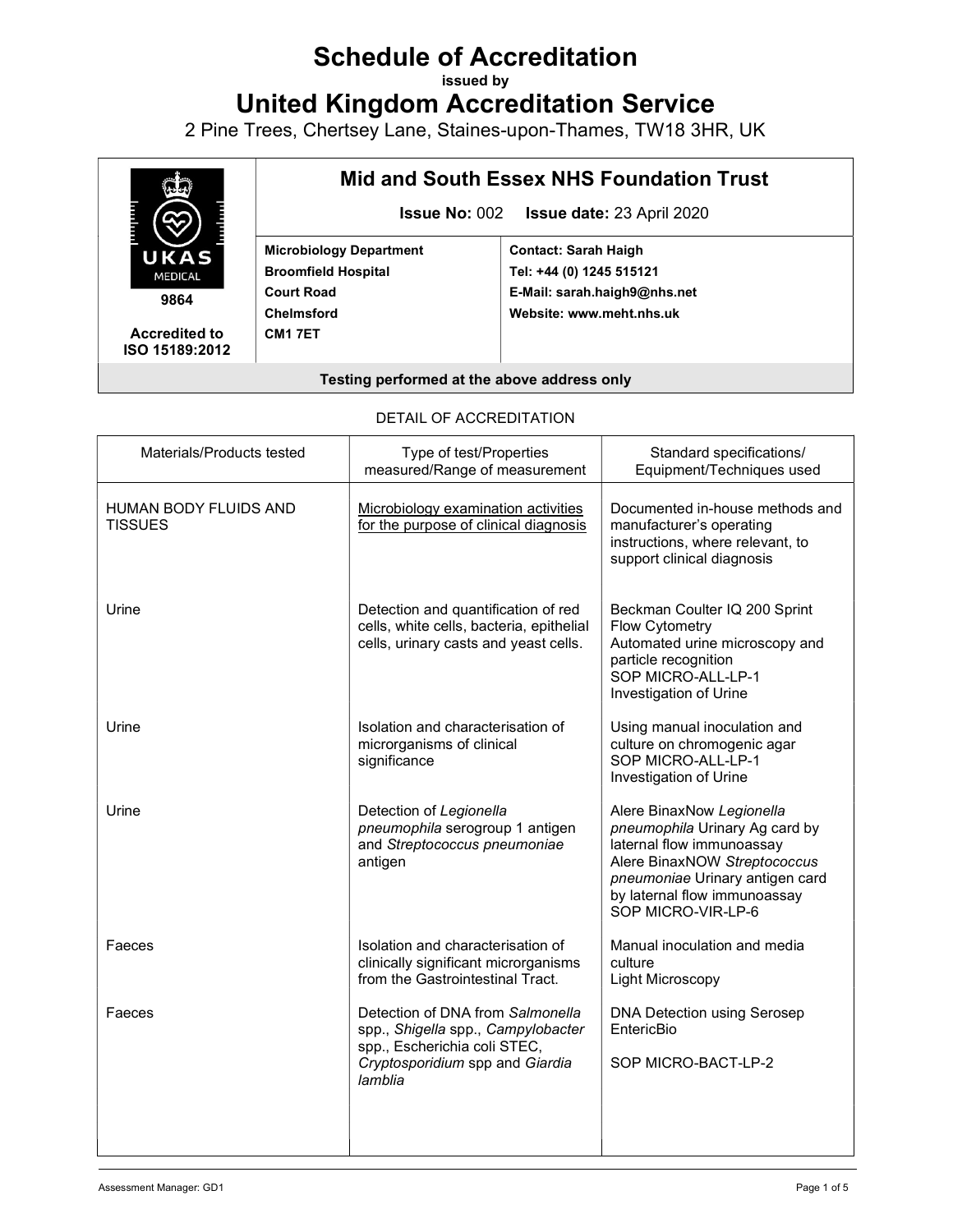

2 Pine Trees, Chertsey Lane, Staines-upon-Thames, TW18 3HR, UK

# Mid and South Essex NHS Foundation Trust

Issue No: 002 Issue date: 23 April 2020

Accredited to ISO 15189:2012

| Materials/Products tested                 | Type of test/Properties<br>measured/Range of measurement                                                                                            | Standard specifications/<br>Equipment/Techniques used                                                                                  |
|-------------------------------------------|-----------------------------------------------------------------------------------------------------------------------------------------------------|----------------------------------------------------------------------------------------------------------------------------------------|
| HUMAN BODY FLUIDS AND<br>TISSUES (cont'd) | Microbiology examination activities<br>for the purposes of clinical<br>diagnosis (cont'd)                                                           | Documented in-house methods and<br>manufacturer's operating<br>instructions to support clinical<br>diagnosis                           |
| Faeces                                    | Detection of Clostridium difficile<br>Glutamate dehydrogenase                                                                                       | Diasorin Liaison XL Analyser using<br>chemiluminescent immunoassay                                                                     |
|                                           | Detection of Clostridium difficile<br>Toxins A & B                                                                                                  | Prolab Proflow toxins A&B by<br>laternal flow immunoassay                                                                              |
|                                           | Detection of Clostridium difficile<br>Toxin gene                                                                                                    | Meridian Illumigene using loop<br>mediated isothermal technology                                                                       |
|                                           |                                                                                                                                                     | SOP MICRO-BACT-LP-15<br><b>Clostridum difficile Detection</b>                                                                          |
| Faeces                                    | Detection of Helicobacter pylori<br>faecal antigen                                                                                                  | Diasorin Liaison XL H pylori using<br>chemiluminescent immunoassay<br>SOP MICRO-BACT-LP-18<br>Investigation of Helicobacter<br>Antigen |
| Faeces                                    | Detection and identification of<br>Helminths, nematodes, flukes,<br>parasitic larvae, protozoa, ova,<br>eggs and cysts of clinical<br>significance. | Using Apacor Parasep faecal<br>concentrator kit and light<br>microscopy.<br>SOP MICRO-BACT-LP-2                                        |
| Faeces                                    | <b>Quantification of Faecal</b><br>Calprotectin                                                                                                     | Diasorin Liaison XL using<br>chemiluminescent immunoassay<br>SOP MICRO-ALL-LP-1                                                        |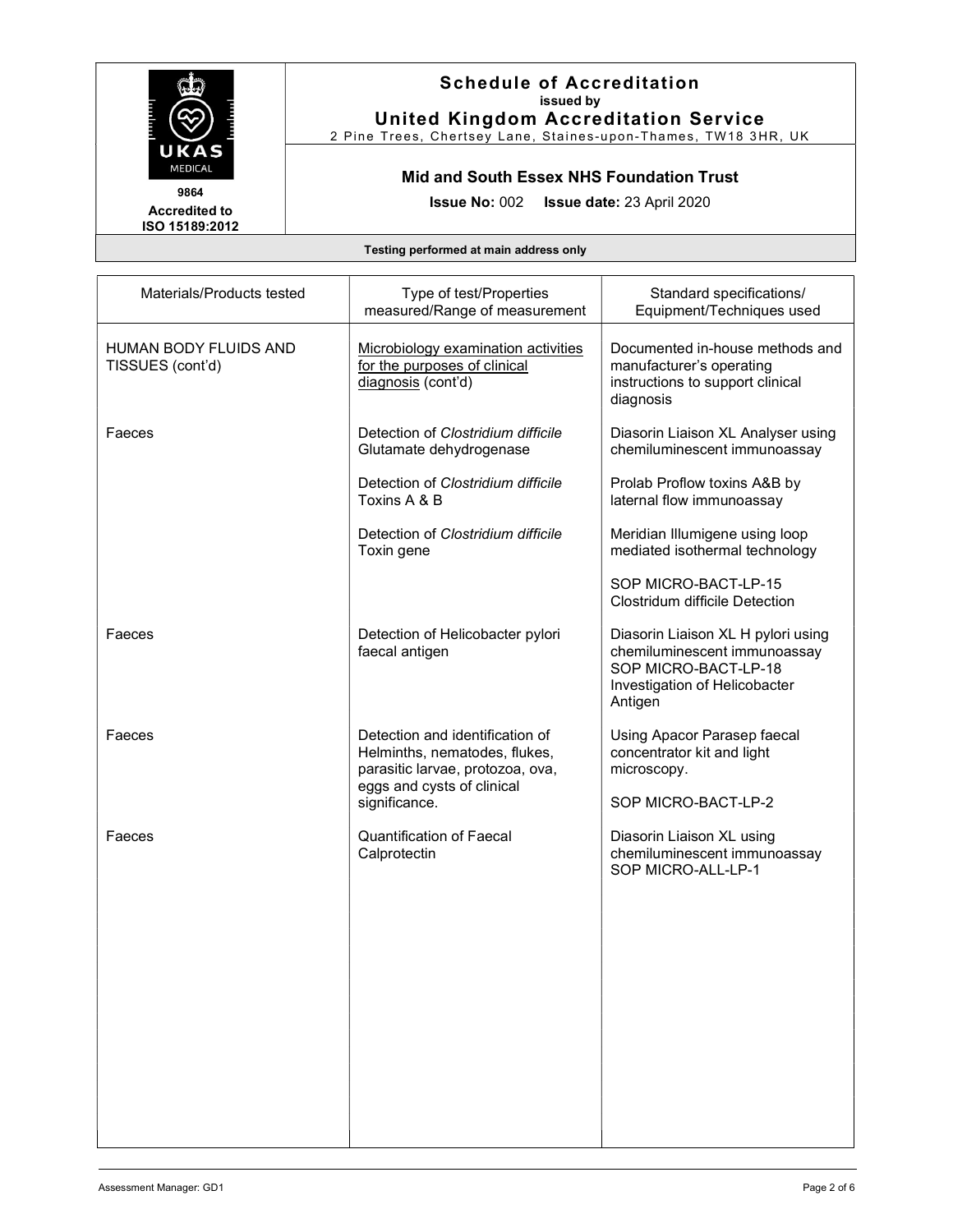

2 Pine Trees, Chertsey Lane, Staines-upon-Thames, TW18 3HR, UK

Mid and South Essex NHS Foundation Trust

Issue No: 002 Issue date: 23 April 2020

Accredited to ISO 15189:2012

| Materials/Products tested                                                                            | Type of test/Properties<br>measured/Range of measurement                                  | Standard specifications/<br>Equipment/Techniques used                                                                                                                                                                                                                                                                                                                                                                                                                                                                                       |
|------------------------------------------------------------------------------------------------------|-------------------------------------------------------------------------------------------|---------------------------------------------------------------------------------------------------------------------------------------------------------------------------------------------------------------------------------------------------------------------------------------------------------------------------------------------------------------------------------------------------------------------------------------------------------------------------------------------------------------------------------------------|
| <b>HUMAN BODY FLUIDS AND</b><br>TISSUES (cont'd)                                                     | Microbiology examination activities<br>for the purposes of clinical<br>diagnosis (cont'd) | Documented in-house methods and<br>manufacturer's operating<br>instructions to support clinical<br>diagnosis                                                                                                                                                                                                                                                                                                                                                                                                                                |
| Swabs (ear, nose, throat, eye,<br>wound, genital tract), CSF, tissue,<br>fluids, respiratory samples | Isolation and characterisation of<br>microrganisms of clinical<br>significance.           | Manual inoculation and media<br>culture<br>SOP MICRO-BACT-LP-3<br>Investigation of Female Genital<br>Swabs<br>SOP MICRO-BACT-LP-6<br>Investigation of Lower Respiratory<br><b>Tract Specimens</b><br>SOP MICRO-BACT-LP-8<br>Investigation of Wound Swabs, Pus<br>and Burns Tissue<br>SOP MICRO-BACT-LP-9<br>Investigation of Samples from<br><b>Normally Sterile Sites</b><br>SOP MICRO-BACT-LP-11<br>Investigation of Upper Respiratory<br><b>Tract Specimens</b><br>SOP MICRO-BACT-LP-19<br>Examination of Cerebrospinal Fluid<br>Samples |
| Swabs (Nose, Groin and wound)                                                                        | Isolation and characterisation of<br>Staphylococcus aureus                                | Using manual inoculation and<br>culture on chromogenic agar<br>SOP MICRO-BACT-LP-4 Screening<br>for Staphylococcus aureus                                                                                                                                                                                                                                                                                                                                                                                                                   |
| Whole Blood & Normally Sterile<br>Fluids (Ascitic, Eye, Pleural, Joint &<br>Peritoneal)              | Detection of clinically significant<br>microorganisms                                     | Using BioMerieux BacT/ALERT 3D<br>SOP MICRO-BACT-LP-5<br>Investigation of Blood Cultures<br>SOP MICRO-BACT-LP-9<br>Investigation of Normally Sterile<br><b>Fluids</b>                                                                                                                                                                                                                                                                                                                                                                       |
| Sputum, tissue, fluids                                                                               | Isolation and characterisation of<br>Mycobacteria spp.                                    | Using BioMerieux BacT/ALERT MP<br>Light Microscopy using Auramine-<br><b>Phenol Stain</b><br>SOP MICRO-BACT-LP-7<br>Investigation of Specimens for<br>Mycobacterium species<br>SOP MICRO-BACT-PR-5 Gram<br>and Auramine-Phenol Stains<br>including the Polystainer use and<br>maintenance                                                                                                                                                                                                                                                   |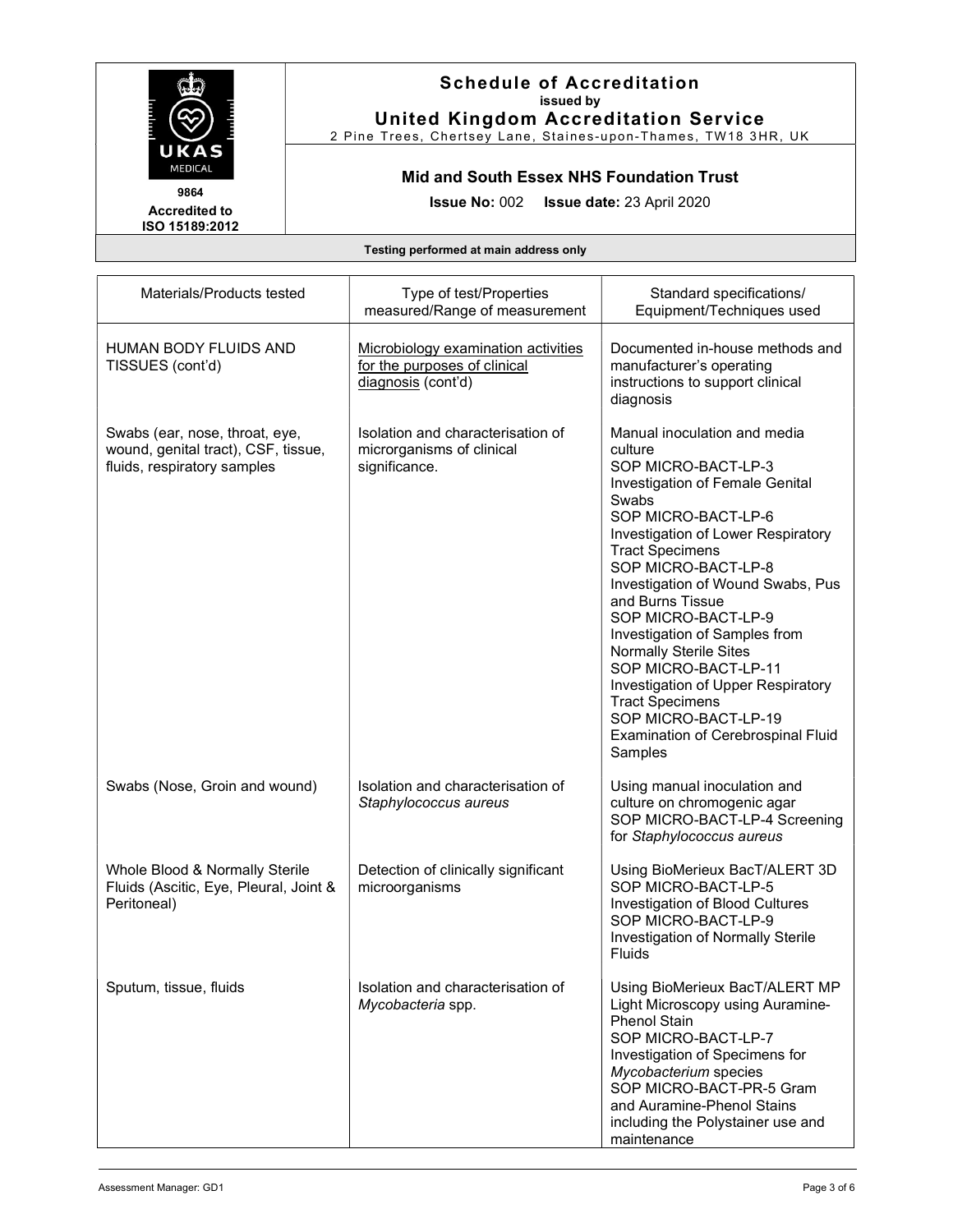

2 Pine Trees, Chertsey Lane, Staines-upon-Thames, TW18 3HR, UK

Mid and South Essex NHS Foundation Trust

Issue No: 002 Issue date: 23 April 2020

Accredited to ISO 15189:2012

| Materials/Products tested                                           | Type of test/Properties<br>measured/Range of measurement                                         | Standard specifications/<br>Equipment/Techniques used                                                                                                                                                                                                                                                          |
|---------------------------------------------------------------------|--------------------------------------------------------------------------------------------------|----------------------------------------------------------------------------------------------------------------------------------------------------------------------------------------------------------------------------------------------------------------------------------------------------------------|
| HUMAN BODY FLUIDS AND<br>TISSUES (cont'd)                           | Microbiology examination activities<br>for the purposes of clinical<br>diagnosis (cont'd)        | Documented in-house methods and<br>manufacturer's operating<br>instructions to support clinical<br>diagnosis                                                                                                                                                                                                   |
| Clinical isolates cultured in-house<br>(inc. bacteria/yeasts/fungi) | Identification of microorganisms of<br>clinical significance.                                    | Using manual biochemical tests,<br>staining and BioMerieux Vitek 2<br>SOP MICRO-ALL-LP-21 Manual<br><b>Identification Tests</b><br>SOP MICRO-ALL-LP-13 Vitek 2<br>Instrument Use and Maintenance<br>SOP MICRO-BACT-PR-5 Gram<br>and Auramine-Phenol Stains<br>including the Polystainer use and<br>maintenance |
| Clinical isolates cultured in-house<br>(inc. bacteria/yeasts)       | Antimicrobial susceptibility testing<br>(AST)                                                    | Automated AST with MIC using<br>BioMerieux Vitek 2 (EUCAST)<br>Manual AST (BSAC) using media<br>culture<br>MIC Determination using gradient<br>strips (EUCAST)<br>SOP MICRO-ALL-LP-13 Vitek 2<br>Instrument Use and Maintenance<br>SOP MICRO-ALL-LP-12<br><b>Antimicrobial Susceptibility Testing</b>          |
| <b>CSF &amp; Peritoneal Fluid</b>                                   | Quantification and differentiation of<br>white blood cells and red blood cell<br>quantification. | Manual method using Kova<br>counting chamber.<br>SOP MICRO-BACT-LP-19<br>Examination of Cerebrospinal Fluid<br>Samples<br>SOP MICRO-BACT-LP-9<br>Investigation of Normally Sterile<br><b>Fluids</b>                                                                                                            |
| Swabs (female genital)                                              | Detection of bacterial vaginosis                                                                 | Gram stain interpreted using Hays<br>criteria.<br>SOP MICRO-BACT-LP-3<br>Investigation of Female Genital<br>Swabs<br>SOP MICRO-BACT-PR-5 Gram<br>and Auramine-Phenol Stains<br>including the Polystainer use and<br>maintenance                                                                                |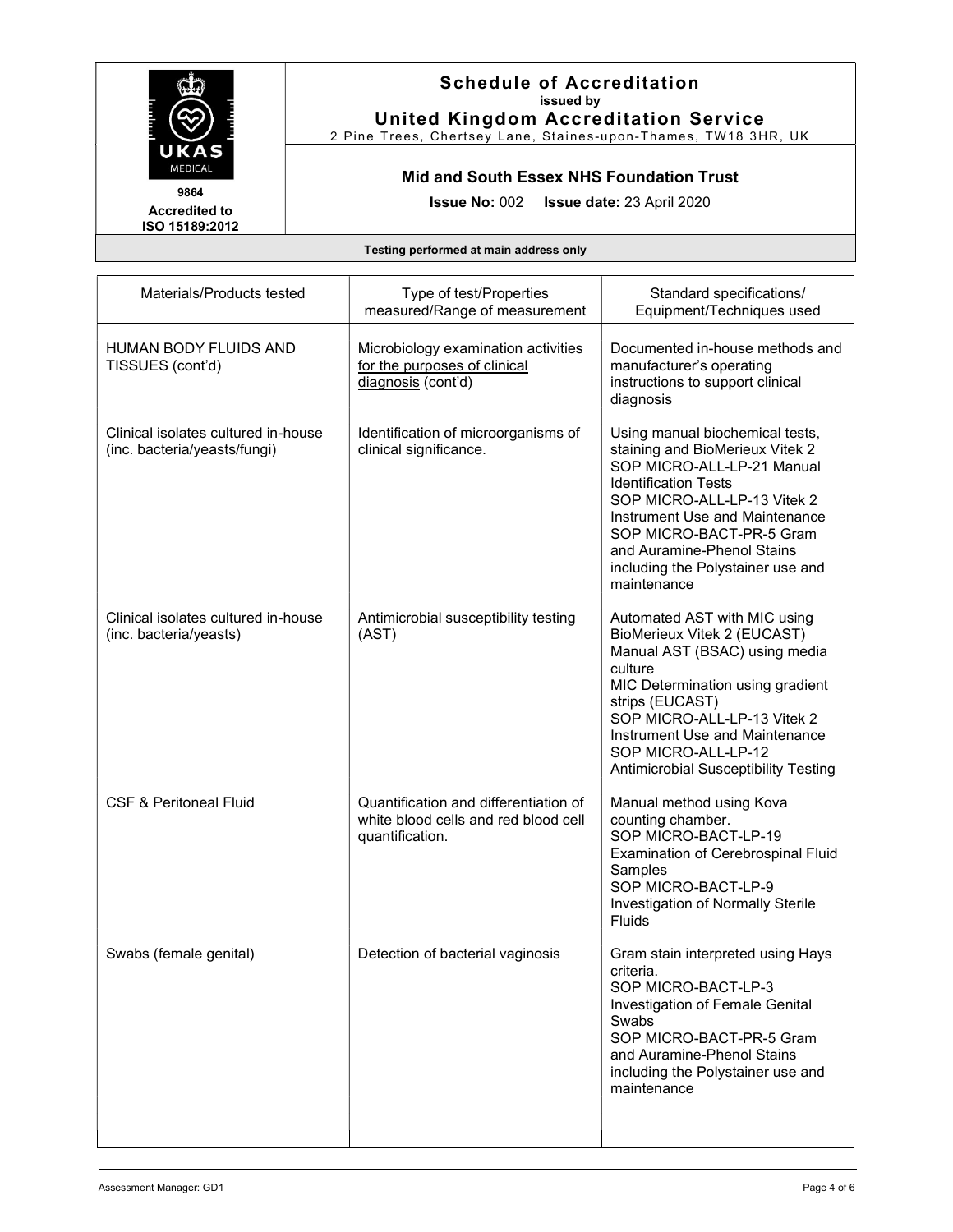

2 Pine Trees, Chertsey Lane, Staines-upon-Thames, TW18 3HR, UK

Mid and South Essex NHS Foundation Trust

Issue No: 002 Issue date: 23 April 2020

Accredited to ISO 15189:2012

| Materials/Products tested                      | Type of test/Properties<br>measured/Range of measurement                                                       | Standard specifications/<br>Equipment/Techniques used                                                                                                                                                                     |
|------------------------------------------------|----------------------------------------------------------------------------------------------------------------|---------------------------------------------------------------------------------------------------------------------------------------------------------------------------------------------------------------------------|
| HUMAN BODY FLUIDS AND<br>TISSUES (cont'd)      | Microbiology examination activities<br>for the purposes of clinical<br>diagnosis (cont'd)                      | Documented in-house methods and<br>manufacturer's operating<br>instructions to support clinical<br>diagnosis                                                                                                              |
| Skin scraping, Nail clippings, Hair<br>samples | Isolation and identification of fungi<br>of clinical significance<br>Presence or absence of fungal<br>elements | KOH digestion, Calcofuor staining<br>Media culture, macroscopic<br>examination<br>Light microscopy<br>Wet film microscopy<br>SOP MICRO-BACT-LP-10<br>Investigation of Dermatological<br>Specimens for Superficial Mycosis |
| Vaginal, cervical and urethral swabs<br>Urine  | Chlamydia trachomatis<br>Neisseria gonorrhoeae<br>Nucleic acid detection                                       | Hologic Panther<br>Target amplification nucleic acid<br>probe tests for initial detection and<br>subsequent confirmation<br>SOP MICRO-ALL-PR-24                                                                           |
| Vaginal, cervical and urethral swabs<br>Urine  | Trichomonas vaginalis<br>Nucleic acid detection                                                                | Hologic Panther<br>Target amplification nucleic acid<br>probe tests for initial detection and<br>subsequent confirmation<br>SOP MICRO-ALL-PR-24                                                                           |